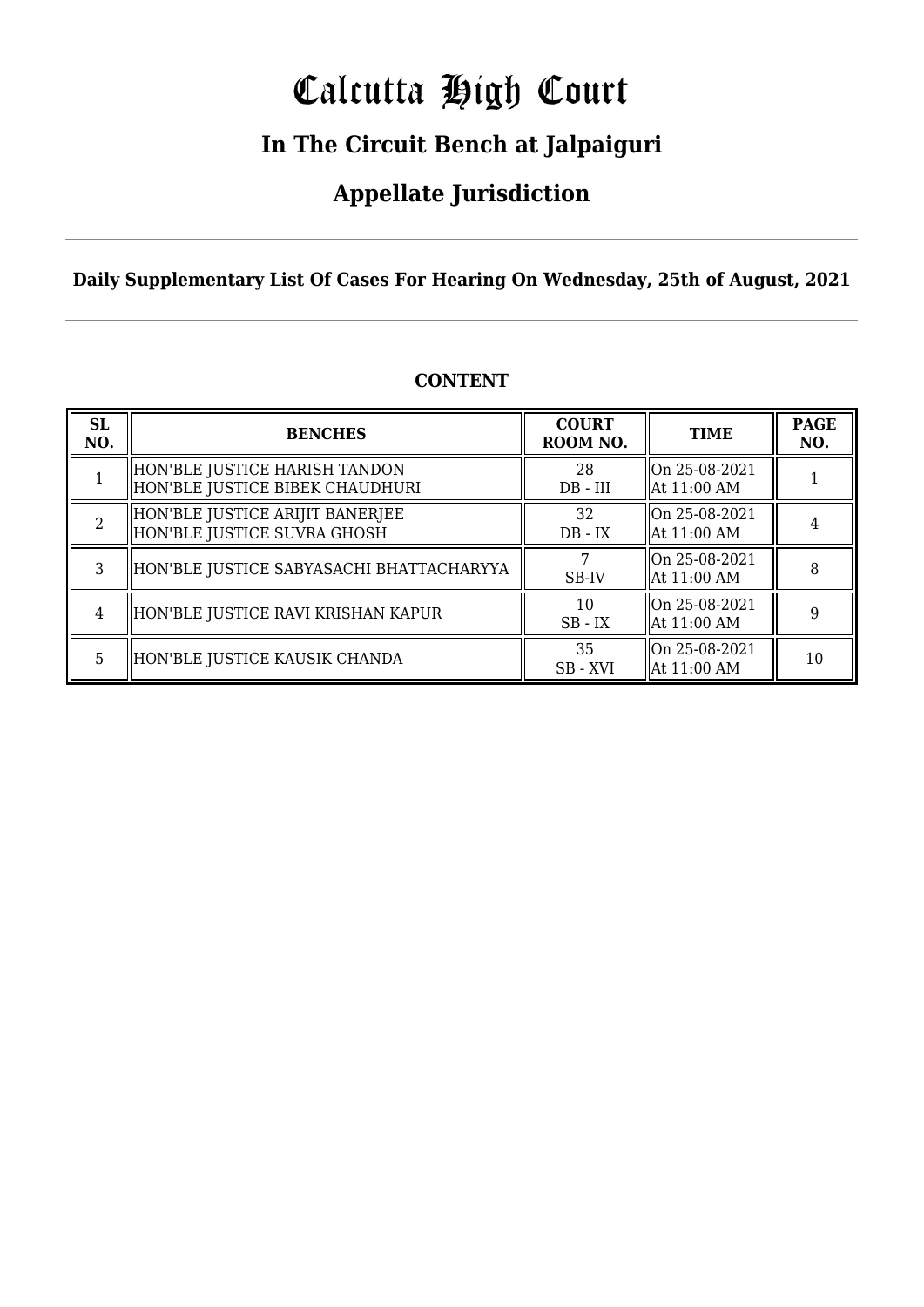

**DAILY CAUSELIST For Wednesday The 25th August 2021**

**COURT NO. 28**

**DIVISION BENCH (DB - III)**

**AT 11:00 AM**

**HON'BLE JUSTICE HARISH TANDON HON'BLE JUSTICE BIBEK CHAUDHURI**

**(VIA VIDEO CONFERENCE)**

**FROM PRINCIPAL BENCH**

#### **TO BE MENTIONED**

| 1 | CRM/780/2021<br>[CORRECTION]  | HIRANMOY ROY @<br><b>HIRANMAY ROY</b><br><b>VS</b><br>THE STATE OF WEST<br><b>BENGAL</b>                                              | <b>ANIRBAN BANERJEE</b>  |
|---|-------------------------------|---------------------------------------------------------------------------------------------------------------------------------------|--------------------------|
|   |                               | <b>FOR ORDERS</b>                                                                                                                     |                          |
| 2 | $[J - II]$<br>In CRM/497/2021 | IA NO. CRAN/1/2021 RAMESH MANJU BISHNOI@<br>RAMESH MANJU BISHNOY@<br>RAMESH KUMAR BISHNOI<br>Vs<br>THE STATE OF WEST<br><b>BENGAL</b> | PRITAM ROY<br>PRITAM ROY |
|   |                               | <b>APPLICATION FOR BAIL</b>                                                                                                           |                          |
| 3 | CRM/748/2021<br>[3.15 P.M.]   | RANJAN ROY AND ANR<br><b>VS</b><br>State of West Bengal                                                                               | <b>NASER ALI</b>         |
| 4 | CRM/812/2021                  | <b>BILTU SEN</b><br><b>VS</b><br>THE STATE OF WEST<br><b>BENGAL</b>                                                                   | <b>SHYAMAL BARMAN</b>    |
| 5 | CRM/814/2021                  | <b>BHIM RAI</b><br>VS <sub>1</sub><br>THE STATE OF WEST<br><b>BENGAL</b>                                                              | <b>ABHISEK PALIT</b>     |
|   | wt6 CRM/555/2021              | <b>BHIM RAI</b><br><b>VS</b><br>THE STATE OF WEST<br><b>BENGAL</b>                                                                    | <b>ABHISEK PALIT</b>     |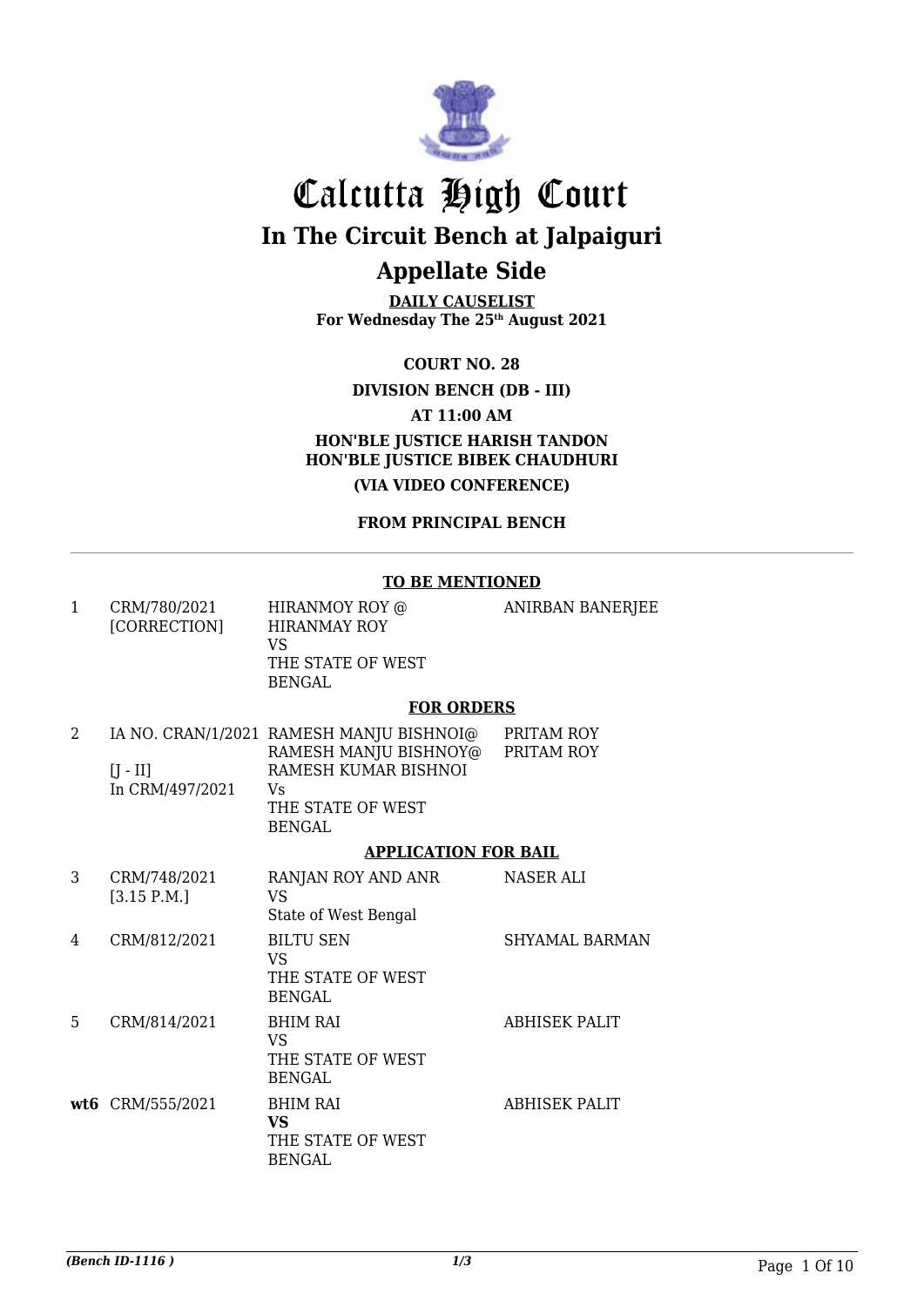| 7  | CRM/854/2021       | SIRAJ ANSWARI @ ANSARI<br><b>VS</b>                                                                       | <b>SUDIP GUHA</b>                   |
|----|--------------------|-----------------------------------------------------------------------------------------------------------|-------------------------------------|
|    |                    | THE STATE OF WEST<br><b>BENGAL</b>                                                                        |                                     |
|    |                    | <b>APPLICATION FOR ANTICIPATORY BAIL</b>                                                                  |                                     |
| 8  | CRM/128/2021       | LALIT BARMAN AND ORS<br><b>VS</b><br>The State of West Bengal                                             | <b>HILLOL SAHA</b><br><b>PODDER</b> |
|    | IA NO: CRAN/1/2021 |                                                                                                           |                                     |
| 9  | CRM/473/2021       | DHRUBAJYOTI ROY AND<br><b>ORS</b><br><b>VS</b><br>THE STATE OF WEST<br><b>BENGAL</b>                      | <b>HILLOL SAHA</b><br><b>PODDER</b> |
|    | IA NO: CRAN/1/2021 |                                                                                                           |                                     |
| 10 | CRM/510/2021       | BAIDYA CHAKRABORTY<br>VS<br>THE STATE OF WEST<br><b>BENGAL</b>                                            | MADHUSHRI DUTTA                     |
| 11 | CRM/575/2021       | NEMAI KARMAKAR @ NIMAI KALLAL GHOSH<br><b>VS</b><br>THE STATE OF WEST<br><b>BENGAL</b>                    |                                     |
| 12 | CRM/824/2021       | NIREN @ NIRENDRANATH<br><b>ROY</b><br><b>VS</b><br>THE STATE OF WEST<br><b>BENGAL</b>                     | ANIRBAN BANERJEE                    |
| 13 | CRM/827/2021       | TIKARAM GAUTAM AND<br><b>ANR</b><br><b>VS</b><br>THE UNION OF INDIA                                       | HILLOL SAHA<br><b>PODDER</b>        |
| 14 | CRM/830/2021       | RABIN BARMAN AND ORS<br>VS<br>THE STATE OF WEST<br><b>BENGAL</b>                                          | HILLOL SAHA<br>PODDER               |
| 15 | CRM/832/2021       | TAPAS ROY @ BAPPA AND<br><b>ORS</b><br><b>VS</b><br>THE STATE OF WEST<br><b>BENGAL</b>                    | <b>HILLOL SAHA</b><br><b>PODDER</b> |
| 16 | CRM/840/2021       | SADEK ALI MIAH @<br>CHHADEK ALI MIAH AND<br><b>ORS</b><br><b>VS</b><br>THE STATE OF WEST<br><b>BENGAL</b> | SUDIP GUHA                          |
| 17 | CRM/842/2021       | SISHU GOPAL ROY AND ORS<br>VS<br>THE STATE OF WEST<br><b>BENGAL</b>                                       | DEBAJIT KUNDU                       |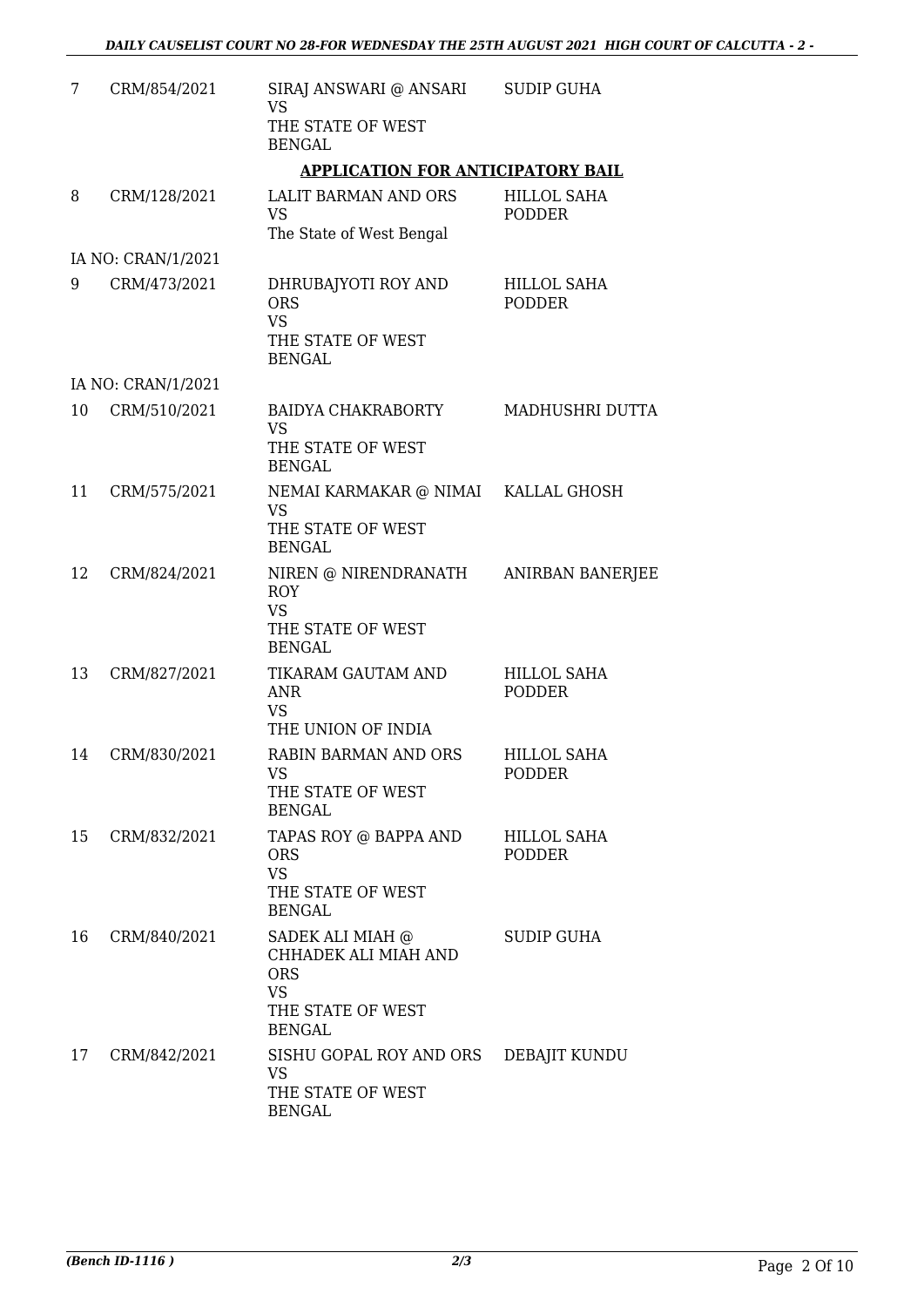| 18 | CRM/846/2021                    | RABIKANTA ADHIKARY<br>VS<br><b>STATE OF WEST BENGAL</b>                                    | <b>KALIPADA DAS</b>                 |
|----|---------------------------------|--------------------------------------------------------------------------------------------|-------------------------------------|
| 19 | CRM/848/2021                    | MAJIDUL HOQUE @<br><b>MAJIDUL HAQUE</b><br><b>VS</b><br>THE STATE OF WEST<br><b>BENGAL</b> | HILLOL SAHA<br><b>PODDER</b>        |
| 20 | CRM/851/2021                    | SAIDUL ISLAM @ SAIDUL<br>HOQUE AND ANR<br><b>VS</b><br>THE STATE OF WEST<br><b>BENGAL</b>  | SUDIP GUHA                          |
| 21 | CRM/853/2021                    | <b>BABLU BARMAN AND ORS</b><br><b>VS</b><br>State of West Bengal                           | RATAN CHANDRA<br><b>ROY</b>         |
| 22 | CRM/864/2021                    | HIRENDRA KUMAR SARKAR<br>@ SAGAR<br><b>VS</b><br>THE STATE OF WEST<br><b>BENGAL</b>        | <b>HILLOL SAHA</b><br><b>PODDER</b> |
| 23 | CRM/871/2021                    | RAHUL MAHANTA<br><b>VS</b><br>State of West Bengal                                         | PRONOJIT RAY                        |
|    |                                 | <b>APPLICATION</b>                                                                         |                                     |
| 24 | IA NO. CRAN/1/2021 SARJU SHARMA | <b>Vs</b><br>THE STATE OF WEST                                                             | <b>ANIRBAN BANERJEE</b>             |
|    | In CRM/74/2021                  | <b>BENGAL</b>                                                                              |                                     |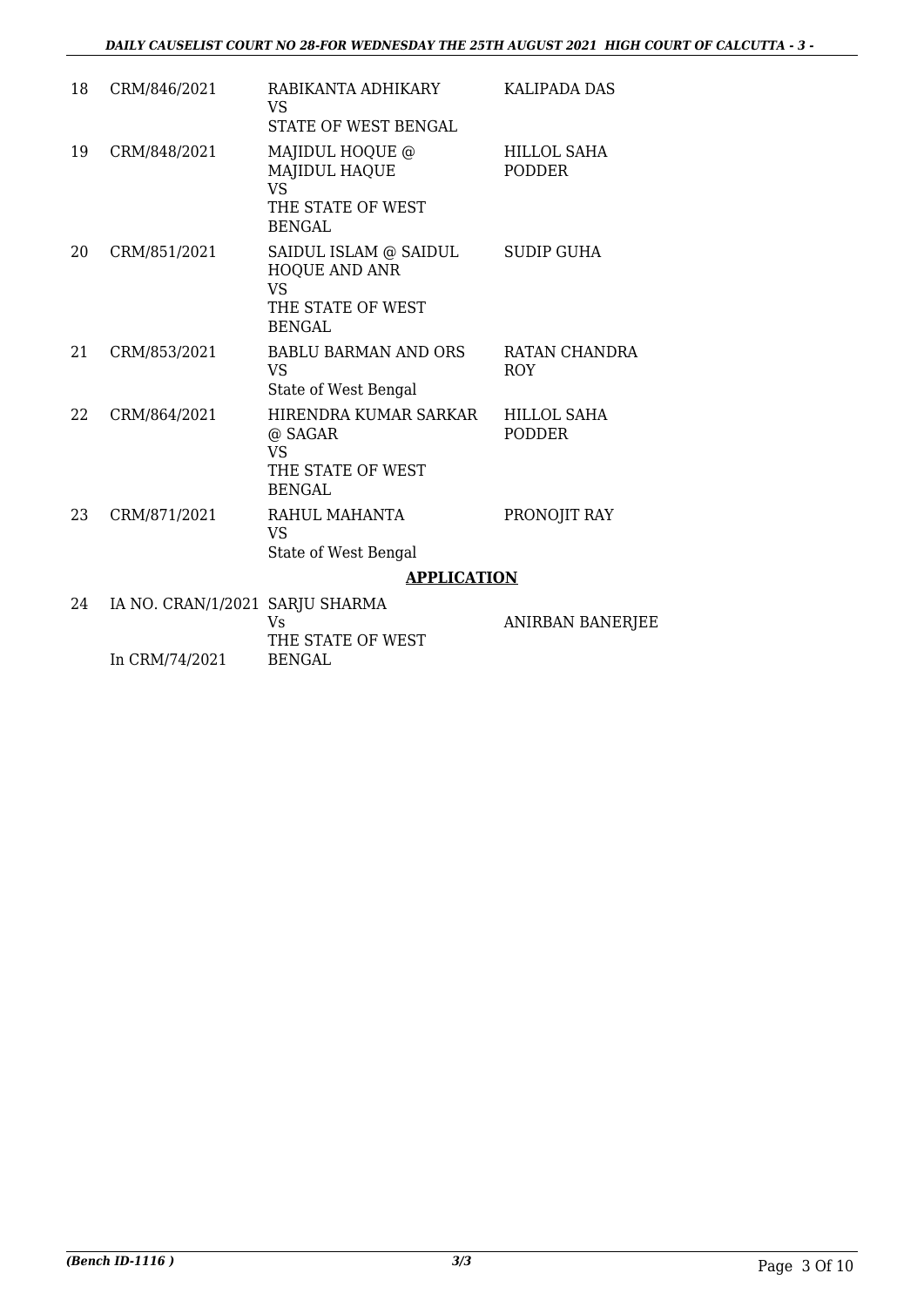

**DAILY CAUSELIST For Wednesday The 25th August 2021**

**COURT NO. 32 DIVISION BENCH (DB - IX) AT 11:00 AM HON'BLE JUSTICE ARIJIT BANERJEE HON'BLE JUSTICE SUVRA GHOSH**

#### **(VIA VIDEO CONFERENCE)**

#### **FROM PRINCIPAL BENCH**

#### **APPLICATION FOR ANTICIPATORY BAIL**

| $\mathbf{1}$ | CRM/789/2021<br>[01.09.2021] | ANAND KUMAR SRIVASTAV<br>VS.<br>THE STATE OF WEST<br><b>BENGAL</b>                   | AMANUL ISLAM                           |
|--------------|------------------------------|--------------------------------------------------------------------------------------|----------------------------------------|
| 2            | CRM/775/2021                 | ERSAD ALI @ ERSHAD ALI<br><b>VS</b><br>THE STATE OF WEST<br><b>BENGAL</b>            | <b>SUDIP GUHA</b>                      |
| 3            | CRM/224/2021                 | SADDAM PRAMANIK AND<br><b>ORS</b><br>VS.<br>THE STATE OF WEST<br><b>BENGAL</b>       | <b>DEBASISH</b><br><b>MUKHOPADHYAY</b> |
|              | IA NO: CRAN/1/2021           |                                                                                      |                                        |
| 4            | CRM/791/2021                 | <b>SHANTANA DAS</b><br>VS.<br>THE STATE OF WEST<br><b>BENGAL</b>                     | DEBAJIT KUNDU                          |
| 5            | CRM/837/2021                 | <b>GANESH RAVA</b><br><b>VS</b><br>State of West Bengal                              | <b>ARNAB SAHA</b>                      |
| 6            | CRM/839/2021                 | SUNIL ROY @ SUNIL<br><b>CHANDRA ROY</b><br>VS.<br>THE STATE OF WEST<br><b>BENGAL</b> | <b>SUDIP GUHA</b>                      |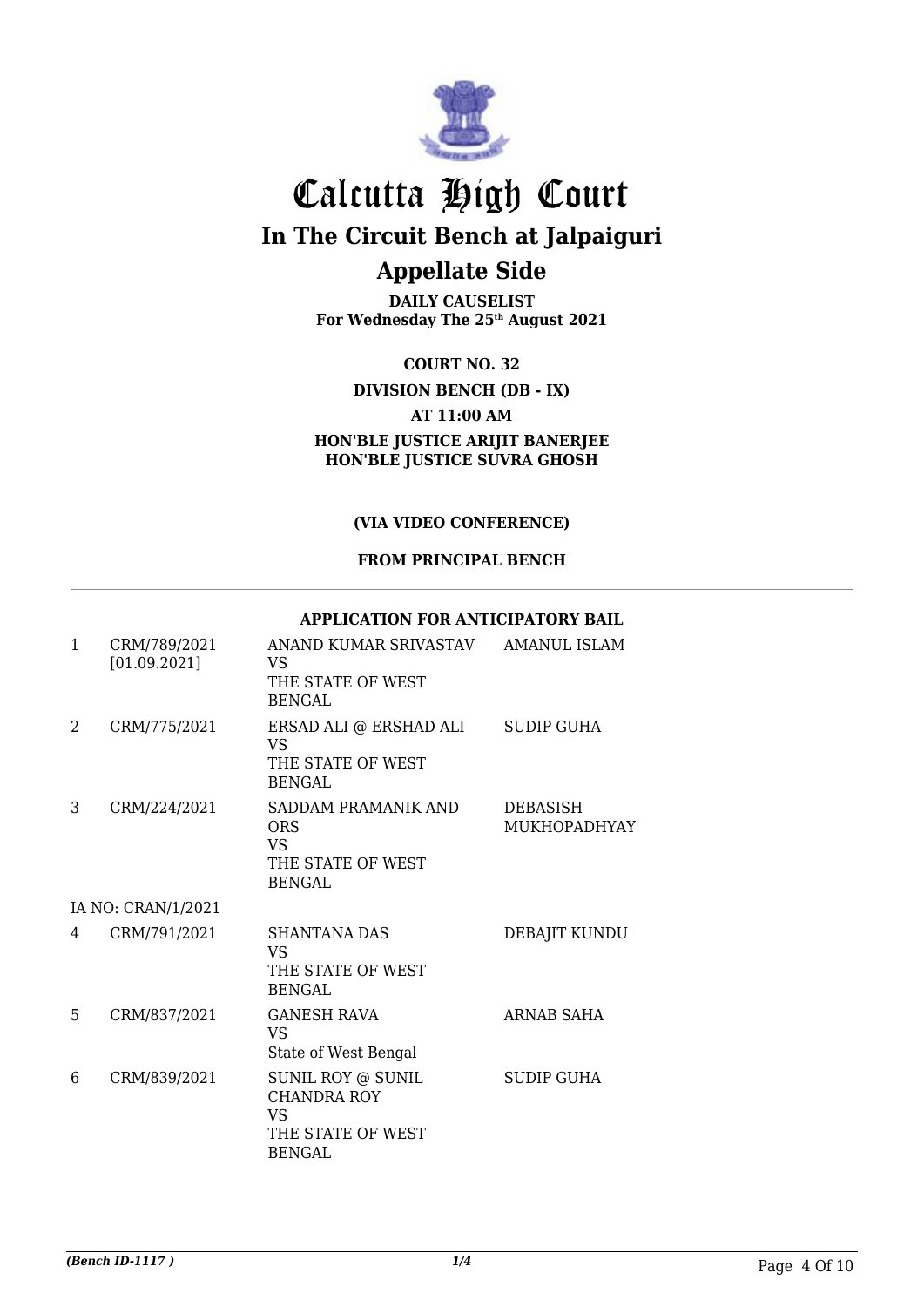#### *DAILY CAUSELIST COURT NO 32-FOR WEDNESDAY THE 25TH AUGUST 2021 HIGH COURT OF CALCUTTA - 2 -*

| CRM/845/2021 | <b>MINTU KUMAR</b><br><b>VS</b>                                                                                                                  | <b>SUMAN SEHANABIS</b>                                                     |
|--------------|--------------------------------------------------------------------------------------------------------------------------------------------------|----------------------------------------------------------------------------|
| CRM/857/2021 | RABINDRA NATH DAS AND<br><b>ORS</b><br><b>VS</b><br>State of West Bengal                                                                         | RATAN CHANDRA<br><b>ROY</b>                                                |
| CRM/68/2021  | MANGAL DAS AND ORS<br><b>VS</b><br>THE STATE OF WEST<br><b>BENGAL</b>                                                                            | <b>ARIJIT GHOSH</b>                                                        |
|              |                                                                                                                                                  |                                                                            |
| CRM/71/2021  | BIMAL DAS @ BIMAL<br><b>KUMAR DAS</b><br><b>VS</b><br>THE STATE OF WEST                                                                          | HILLOL SAHA<br><b>PODDER</b>                                               |
|              |                                                                                                                                                  |                                                                            |
|              |                                                                                                                                                  |                                                                            |
|              | MIRAJUL RAHAMAN<br><b>VS</b><br>THE STATE OF WEST<br><b>BENGAL</b>                                                                               | <b>HILLOL SAHA</b><br><b>PODDER</b>                                        |
|              |                                                                                                                                                  |                                                                            |
| CRM/413/2021 | KUMAR NIRENDRA<br>NARAYAN @ NIREN<br><b>NARAYAN</b><br><b>VS</b><br>THE STATE OF WEST                                                            | <b>HILLOL SAHA</b><br><b>PODDER</b>                                        |
|              |                                                                                                                                                  |                                                                            |
| CRM/417/2021 | <b>SUBAL CHANDRA ROY</b><br><b>VS</b><br>THE STATE OF WEST<br><b>BENGAL</b>                                                                      | <b>HILLOL SAHA</b><br><b>PODDER</b>                                        |
|              |                                                                                                                                                  |                                                                            |
| CRM/453/2021 | <b>BISWANATH</b><br>BHATTACHARYA@<br><b>BISWANATH</b><br><b>BHATTACHARJEE</b><br>VS<br>THE STATE OF WEST<br><b>BENGAL</b>                        | <b>HILLOL SAHA</b><br><b>PODDER</b>                                        |
|              |                                                                                                                                                  |                                                                            |
| CRM/464/2021 | <b>BISWANATH</b><br><b>BHATTACHARYA</b> @<br><b>BISWANATH</b><br><b>BHATTACHARJEE</b><br>VS<br>THE STATE OF WEST<br><b>BENGAL</b>                | <b>HILLOL SAHA</b><br><b>PODDER</b>                                        |
|              | IA NO: CRAN/1/2021<br>IA NO: CRAN/1/2021<br>CRM/391/2021<br>IA NO: CRAN/1/2021<br>IA NO: CRAN/1/2021<br>IA NO: CRAN/1/2021<br>IA NO: CRAN/1/2021 | State of West Bengal<br><b>BENGAL</b><br>MINHAJUL HAKIM @<br><b>BENGAL</b> |

IA NO: CRAN/1/2021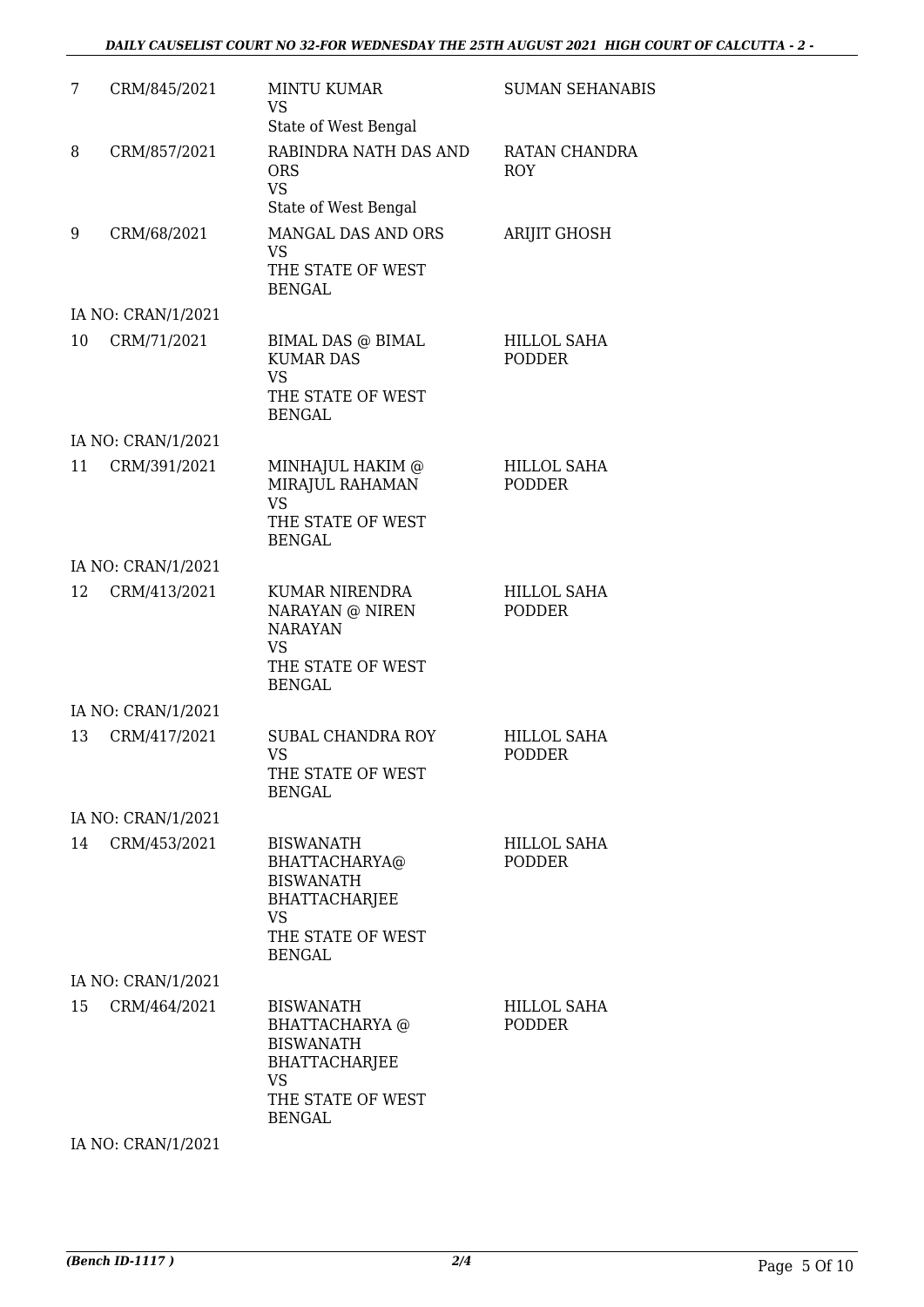| 16 | CRM/501/2021       | AJIJUL HAQUE @ AJIJUL<br><b>HAK</b><br><b>VS</b><br>THE STATE OF WEST<br><b>BENGAL</b>                                      | <b>HILLOL SAHA</b><br><b>PODDER</b> |
|----|--------------------|-----------------------------------------------------------------------------------------------------------------------------|-------------------------------------|
|    | IA NO: CRAN/1/2021 |                                                                                                                             |                                     |
| 17 | CRM/541/2021       | LOKENATH SAHA<br><b>VS</b><br>THE STATE OF WEST<br><b>BENGAL</b>                                                            | <b>SUDIP GUHA</b>                   |
|    | IA NO: CRAN/1/2021 |                                                                                                                             |                                     |
| 18 | CRM/554/2021       | TUFAN MITRA @ SISHIR<br><b>MITRA</b><br><b>VS</b><br>THE STATE OF WEST<br><b>BENGAL</b>                                     | HILLOL SAHA<br><b>PODDER</b>        |
|    | IA NO: CRAN/1/2021 |                                                                                                                             |                                     |
| 19 | CRM/583/2021       | JYOTI FALODIYA DAS @<br><b>JYOTI RANI FALODIYA DAS</b><br><b>AND ANR</b><br><b>VS</b><br>THE STATE OF WEST<br><b>BENGAL</b> | <b>ARPITA SAHA</b>                  |
|    | IA NO: CRAN/1/2021 |                                                                                                                             |                                     |
| 20 | CRM/826/2021       | RANJAN MANDAL AND ORS<br>VS.<br>THE STATE OF WEST<br><b>BENGAL</b>                                                          | DEBAJIT KUNDU                       |
| 21 | CRM/831/2021       | <b>SHANTA BARMAN</b> @<br>SHANTA MANDAL AND ANR<br><b>VS</b><br>THE STATE OF WEST<br><b>BENGAL</b>                          | <b>HILLOL SAHA</b><br><b>PODDER</b> |
| 22 | CRM/852/2021       | <b>SAHIDUL MIYA</b><br><b>VS</b><br>THE STATE OF WEST<br><b>BENGAL</b>                                                      | <b>HILLOL SAHA</b><br><b>PODDER</b> |
| 23 | CRM/856/2021       | BHOLA BARMAN AND ORS<br><b>VS</b><br>State of West Bengal                                                                   | <b>FIROZE HASSAN</b>                |
| 24 | CRM/861/2021       | MALAY BASAK ALIAS RAJA<br><b>BASAK AND ORS</b><br><b>VS</b><br>THE STATE OF WEST<br><b>BENGAL</b>                           | <b>KUMAR SHANTANU</b>               |
| 25 | CRM/862/2021       | BISHNU BARMAN @ DOLO<br><b>ROY</b><br><b>VS</b><br>STATE OF WEST BENGAL                                                     | KALIPADA DAS                        |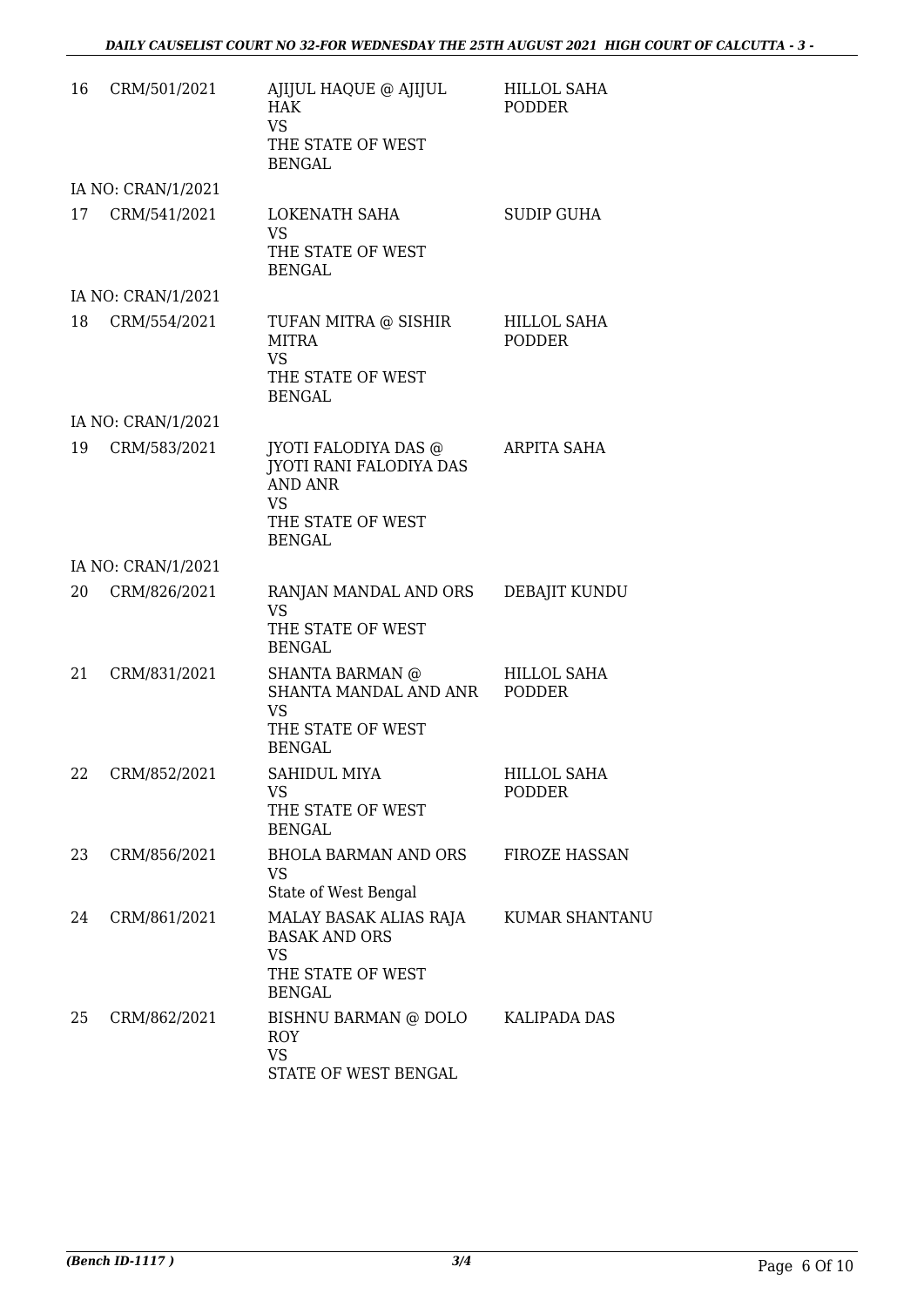#### *DAILY CAUSELIST COURT NO 32-FOR WEDNESDAY THE 25TH AUGUST 2021 HIGH COURT OF CALCUTTA - 4 -*

| 26 | CRM/863/2021 | <b>SWAPAN ROY @ SWAPAN</b><br><b>RAY</b><br>VS<br>THE STATE OF WEST | <b>ARIJIT GHOSH</b>    |
|----|--------------|---------------------------------------------------------------------|------------------------|
|    |              | <b>BENGAL</b>                                                       |                        |
| 27 | CRM/881/2021 | SAFIKUL ALAM AND ANR<br>VS                                          | <b>SUMAN SEHANABIS</b> |
|    |              | State of West Bengal                                                |                        |
| 28 | CRM/883/2021 | ABED ALI AND ANR<br>VS<br>State of West Bengal                      | SUBHASISH MISRA        |
|    |              |                                                                     |                        |
| 29 | CRM/884/2021 | KAJALI BARMAN AND ANR<br>VS                                         | <b>SUBHASIS MISRA</b>  |
|    |              | State of West Bengal                                                |                        |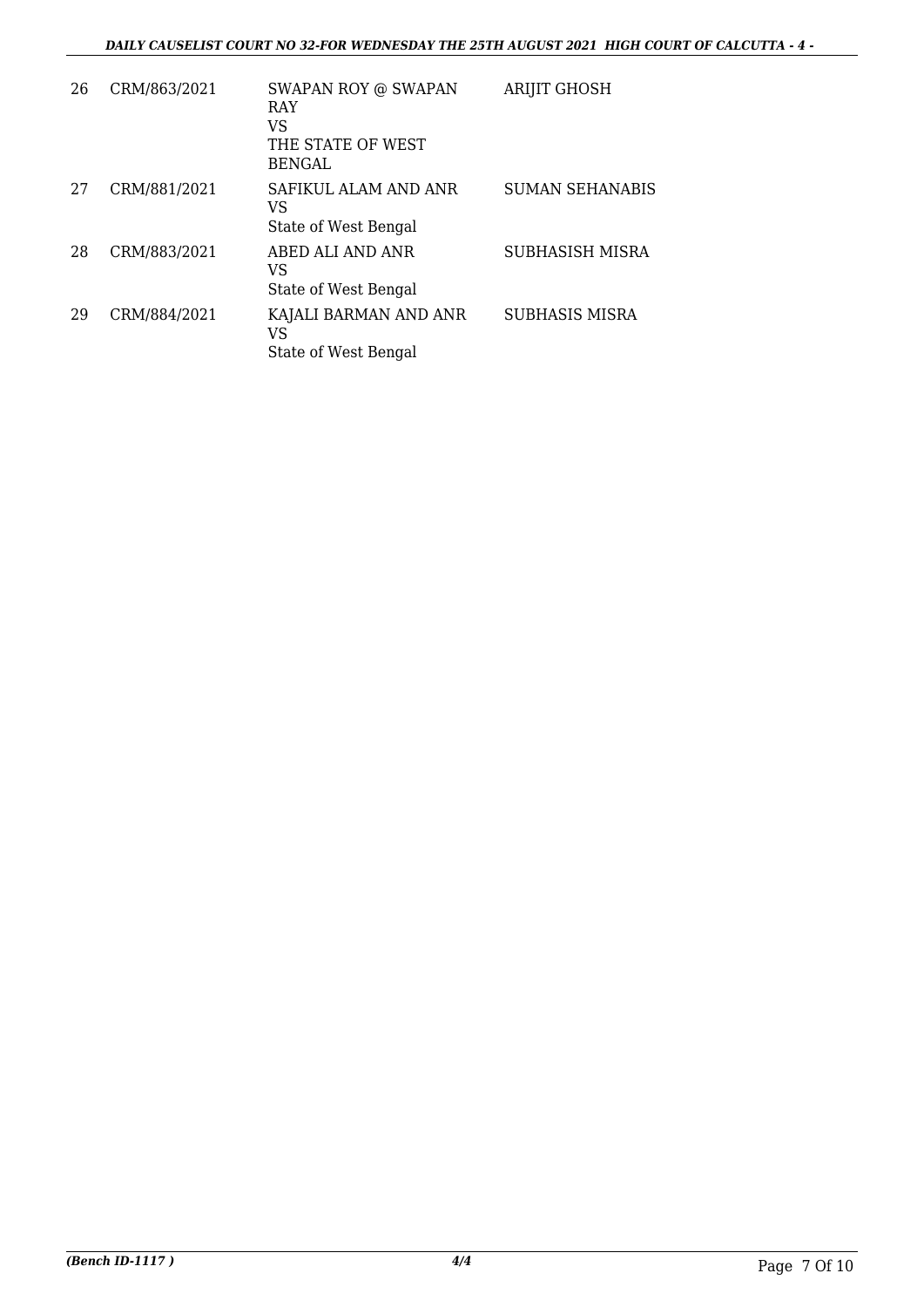

**DAILY CAUSELIST For Wednesday The 25th August 2021**

**COURT NO. 7 SINGLE BENCH (SB-IV) AT 11:00 AM HON'BLE JUSTICE SABYASACHI BHATTACHARYYA**

#### **(VIA VIDEO CONFERENCE)**

#### **FROM PRINCIPAL BENCH**

#### **CIRCUIT BENCH MATTERS WILL BE TAKEN UP FIRST, THEN CALCUTTA HIGH COURT, APPELLATE SIDE MATTERS WILL BE TAKEN UP**

#### **CIVIL MOTION**

1 CO/64/2021 MITALI ROY GUHA VS MIHIR GUHA AND ORS

DEBORSHI DHAR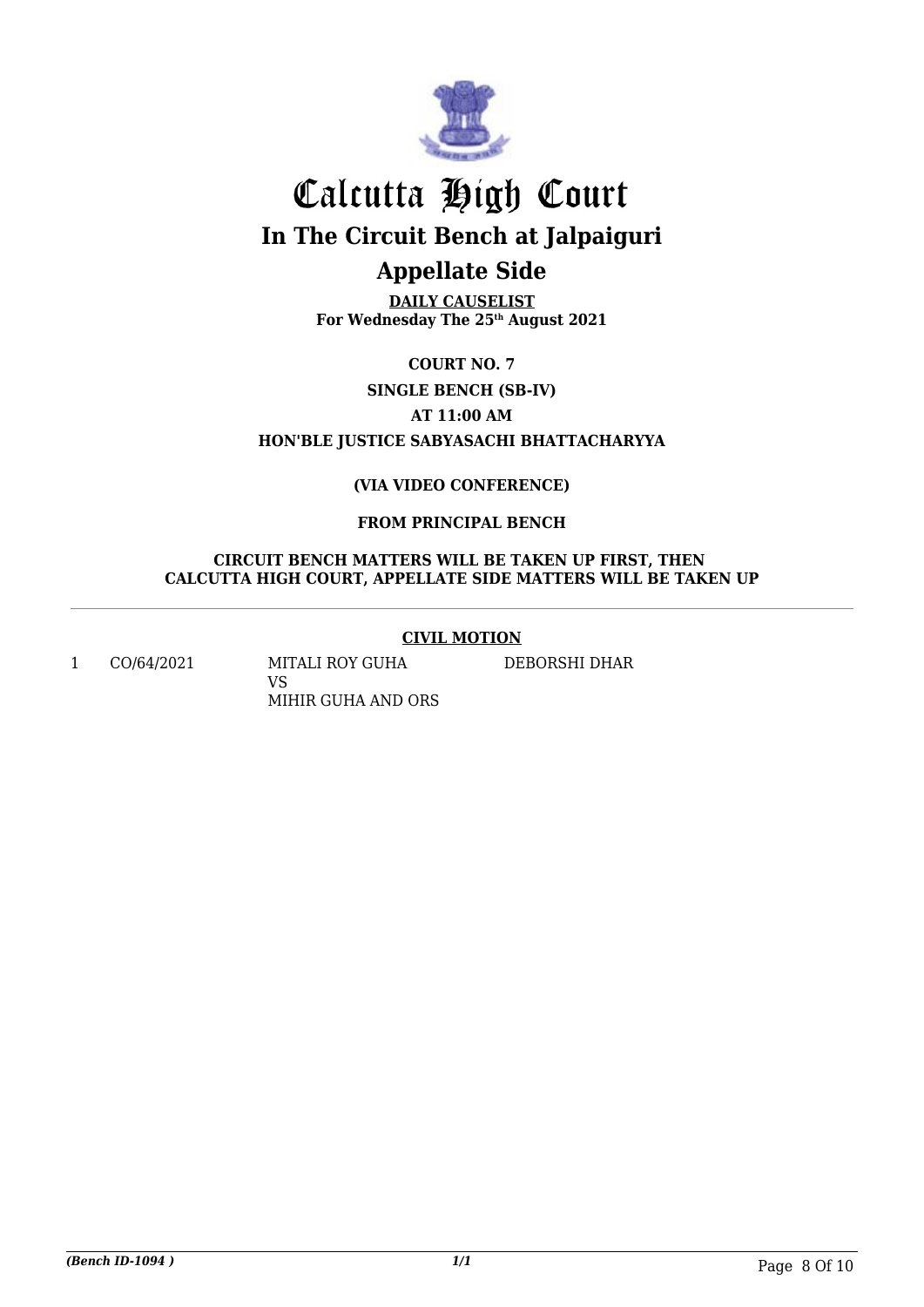

**DAILY CAUSELIST For Wednesday The 25th August 2021**

**COURT NO. 10 SINGLE BENCH (SB - IX) AT 11:00 AM HON'BLE JUSTICE RAVI KRISHAN KAPUR**

#### **(VIA VIDEO CONFERENCE)**

#### **FROM PRINCIPAL BENCH**

#### **MOTION**

1 WPA/1168/2021 AMRIT DAS AND ANR

VS STATE OF WEST BENGAL AND ORS

SANJAY MAZOOMDAR